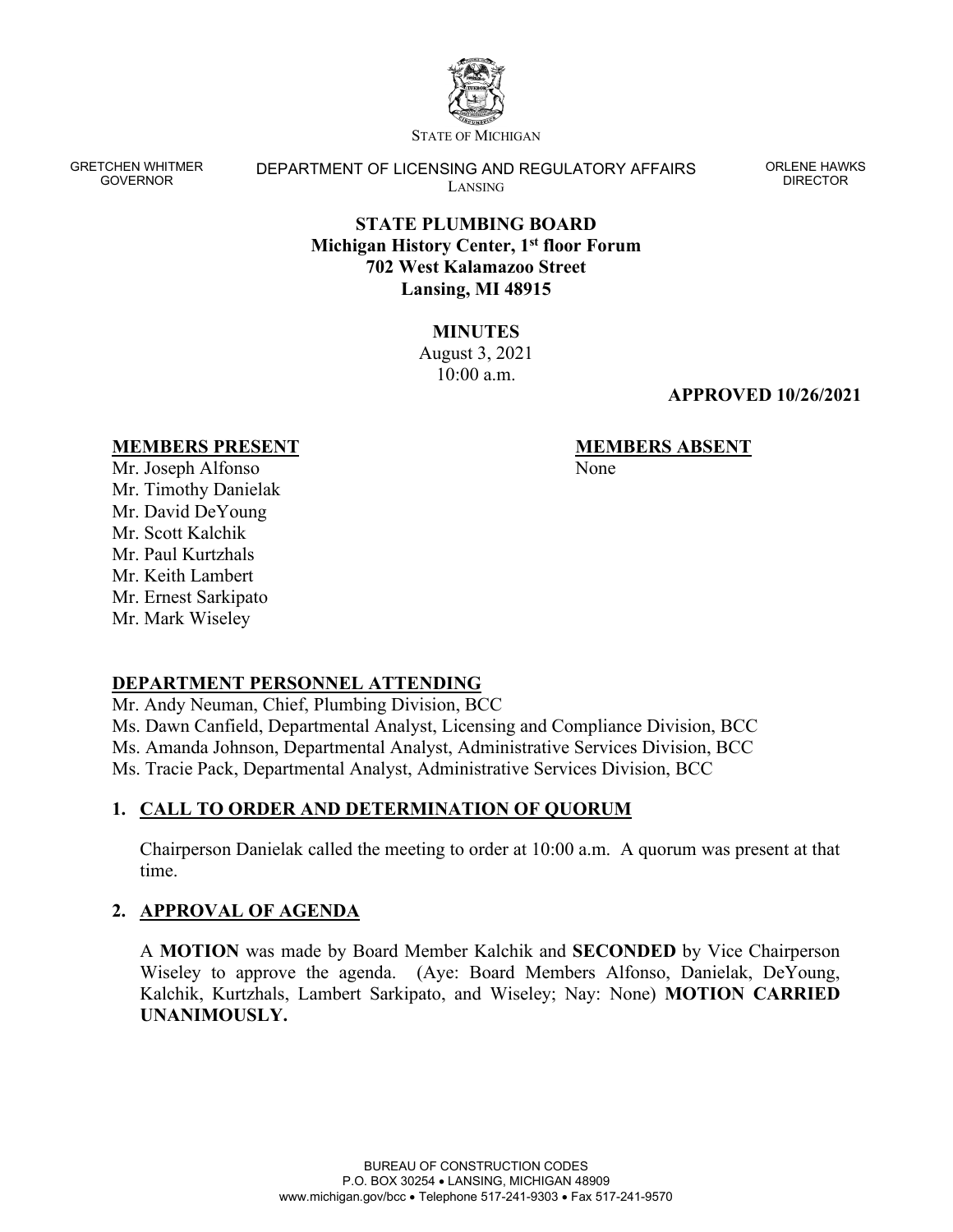# **3. APPROVAL OF MINUTES**

A. April 20, 2021

A **MOTION** was made by Board Member Kurtzahls and **SECONDED** by Vice Chairperson Wiseley to approve the open session minutes of the April 20, 2021 meeting. (Aye: Board Members Alfonso, Danielak, DeYoung, Kalchik, Kurtzhals, Lambert Sarkipato, and Wiseley; Nay: None) **MOTION CARRIED UNANIMOUSLY.**

### **4. APPLICANTS APPEALING DENIAL**

A. Jacob Gebbard- Journey Plumber Examination

Mr. Jacob Gebhard and Mr. David Tallman appeared before the Board to appeal denial of his Application for Journey Plumber Examination.

Mr. Gebhard and Mr. David Tallman provided testimony regarding his work experience for review to the requirements of MCL 339.6115.

Following discussion, a **MOTION** was made by Vice Chairperson Wiseley and **SECONDED** by Board Member Alfonso to deny Mr. Gebhard's appeal as he does not have the 3 years required to take the examination unless he is able to provide proof of time missed in 2018, 2019, and 2020 within 45 days of the date of this decision. (Aye: Board Members Alfonso, Danielak, DeYoung, Kalchik, Kurtzhals, Lambert Sarkipato, and Wiseley; Nay: None) **MOTION CARRIED UNANIMOUSLY.**

B. Michael Gleason - Master Plumber Examination

Mr. Michael Gleason appeal of denial of his Master Plumber Application Examination was reviewed by the Board.

Mr. Gleason was not present for the review.

Following discussion, a **MOTION** was made by Board Member Kurtzhals and **SECONDED** by Vice Chairperson Wiseley to deny Mr. Gleason's appeal as he does not meet the work experience requirement for the two (2) years immediately proceeding due to a lapse in licensure. (Aye: Board Members Alfonso, Danielak, DeYoung, Kalchik, Kurtzhals, Lambert Sarkipato, and Wiseley; Nay: None) **MOTION CARRIED UNANIMOUSLY.**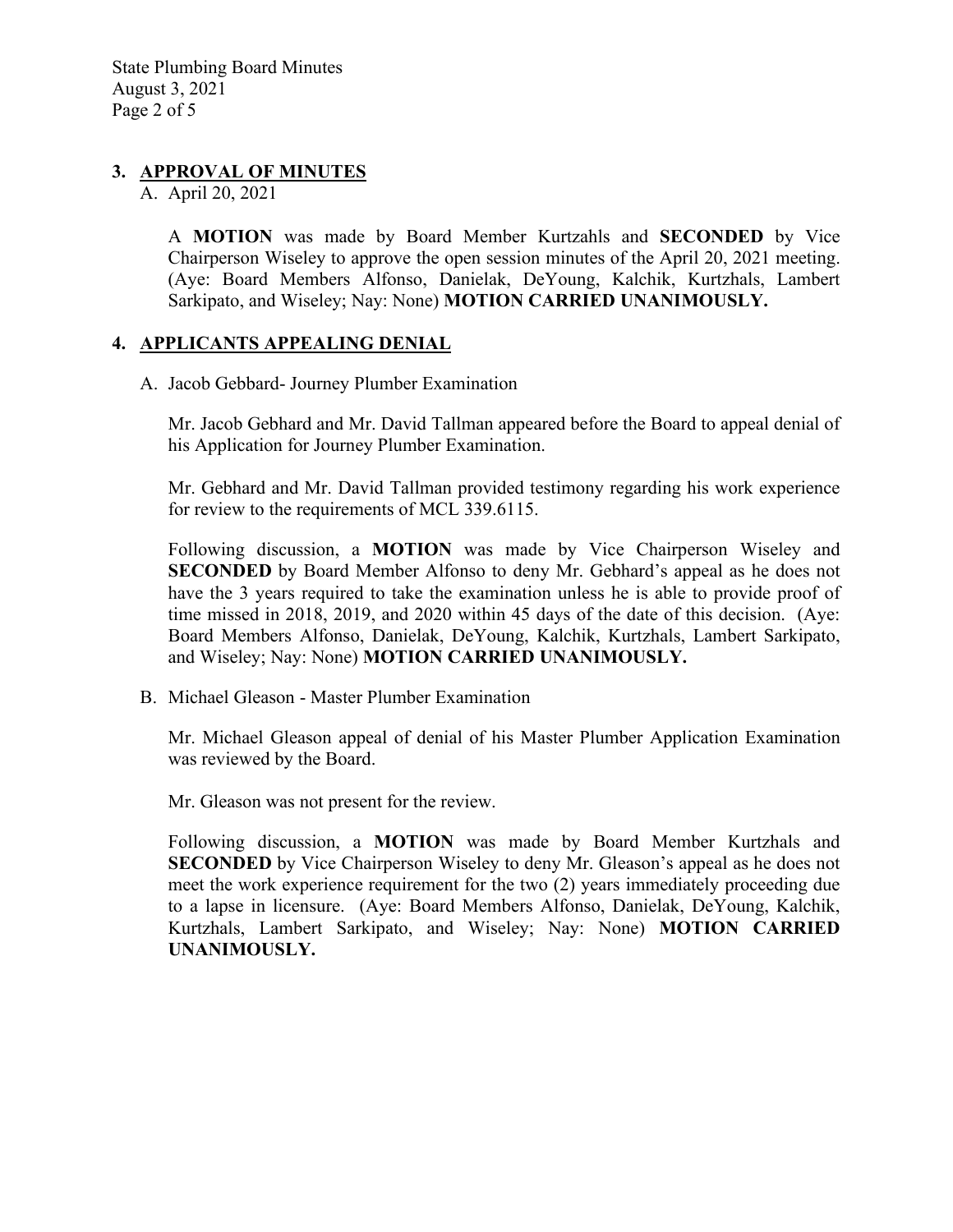# **5. PETITION APPLICATION FOR CERTIFICATE OF ACCEPTABILITY**

A. Supply Source Products – Isotubi-USA Steel Joining System

Mr. John Higdon's Petition Application for Certificate of Acceptability for Supply Source Products' Isotubi-USA Steel Joining System was presented to the Board.

No representative from Supply Source Products was present.

Following discussion, a **MOTION** was made by Board Member Kalchik and **SECONDED** by Board Member Alfonso to postpone Supply Source Products' Petition Application for Certificate of Acceptability until a representative from the company can be present at the meeting. (Aye: Board Members Alfonso, Danielak, DeYoung, Kalchik, Kurtzhals, Lambert Sarkipato, and Wiseley; Nay: None) **MOTION CARRIED UNANIMOUSLY.**

B. Supply Source Products – CopperPress Copper Joining System

Mr. John Higdon's Petition Application for Certificate of Acceptability for Supply Source Products' CopperPress Copper Joining System was presented to the Board.

No representative from Supply Source Products was present.

Following discussion, a **MOTION** was made by Board Member Kurtzhals and **SECONDED** by Board Member Kalchik to postpone Supply Source Products' Petition Application for Certificate of Acceptability until a representative from the company can be present at the meeting. (Aye: Board Members Alfonso, Danielak, DeYoung, Kalchik, Kurtzhals, Lambert Sarkipato, and Wiseley; Nay: None) **MOTION CARRIED UNANIMOUSLY.**

#### **6. UNFINISHED BUSINESS**

A. 2018 Michigan Plumbing Code Status

Chief Neuman updated the Board that the International Code Council (ICC) sent a draft of the code book mid-July as which time he reviewed and submitted his comments back to ICC. He has since received communication from ICC that they will make the necessary changes or corrections so the code book can be printed. The code is set to go into effect September 15, 2021.

Chairperson Danielak offered Chief Neuman any support the Board can provide in reviewing code books.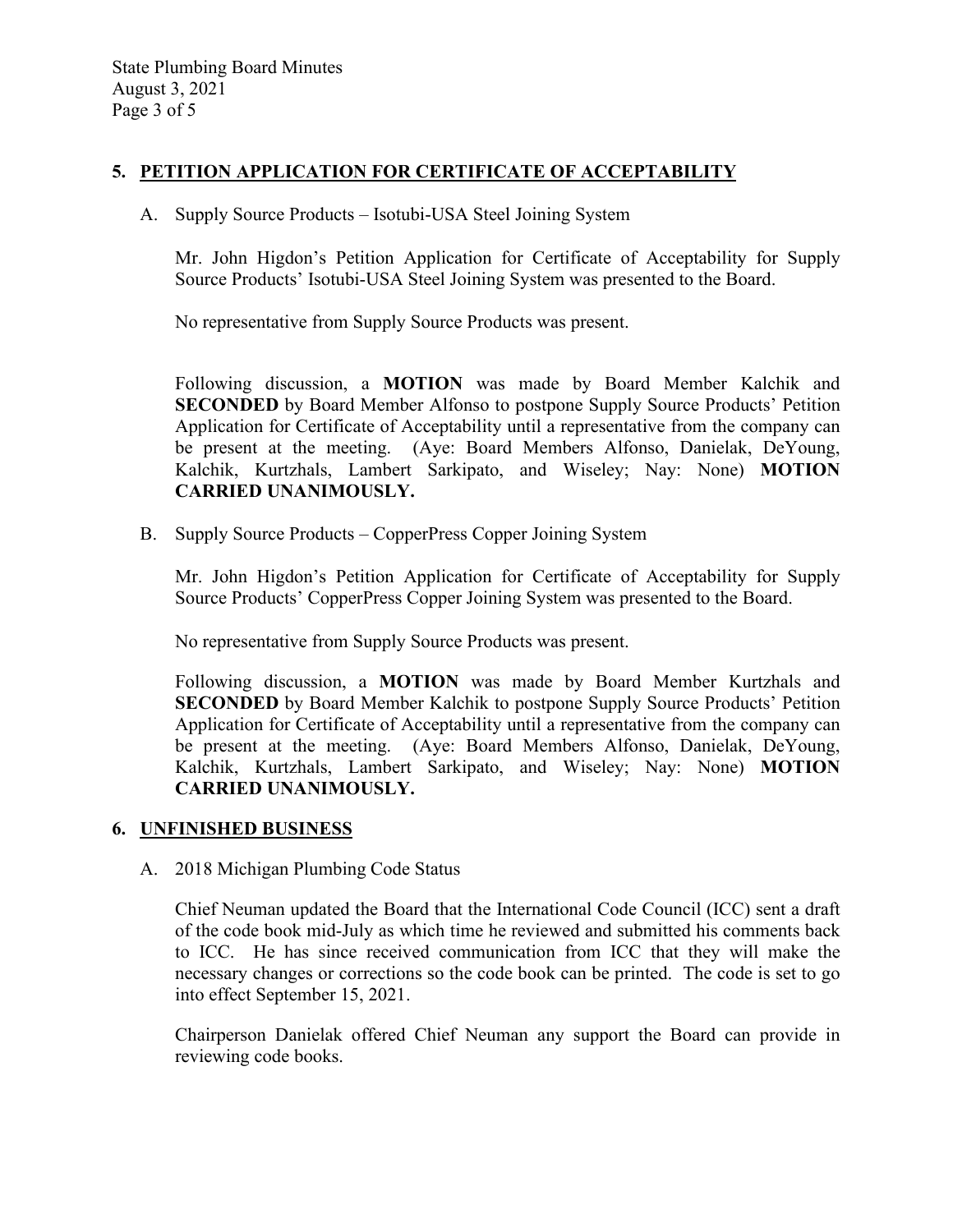State Plumbing Board Minutes August 3, 2021 Page 4 of 5

B. 2018 Michigan Plumbing Code Questions Update

Chief Neuman updated the Board that while the bureau's waiting for the code books, it has been in contact with PSI to determine their timeline for when code questions will be in their system.

When questions are reviewed, they will be done for masters, journeypersons and contractors.

C. Update on Practical Exam

Chief Neuman is coordinating with PSI on how communications to examinees will be handled and working with several venues to find adequate accommodations for testing sites. The bureau is planning to offer the tests quarterly.

The Board offered Chief Neuman its support, if needed, with administering the exams.

### **7. NEW BUSINESS**

A. Plumbing Division Report

Chief Neuman reported on the following:

Interviews for the Plumbing Division's lead inspector position are being conducted this week.

The division is working to back-fill its Plumbing Inspector position previously held by Allon Robbins.

The plumbing exam pass/fail results from PSI.

#### **8. BUREAU QUARTERLY REPORT**

Director Lambert reported on the following:

A new Residential Builders Section has been created and Ms. Felicia Badger is the new manager effective June 14, 2021.

The revisions of Chapters 1 and 2 of the 2015 Michigan Residential Code will be effective October 4, 2021.

After the Board's February 2, 2021 decision denying the variance request at Charles Hackley Middle School, Muskegon Public Schools filed an appeal with the Construction Code Commission (CCC). The appeal was presented to the CCC on June 17, 2021 at which time the Commission made a motion to support and pass by a 6-4 vote to reverse the Board's decision and approve the requested variance. In reaching its decision the CCC found there was exceptional practical difficulty that prevents compliance with 2015 Michigan Plumbing Code (MPC), Section 403.2, the requested variance is not a